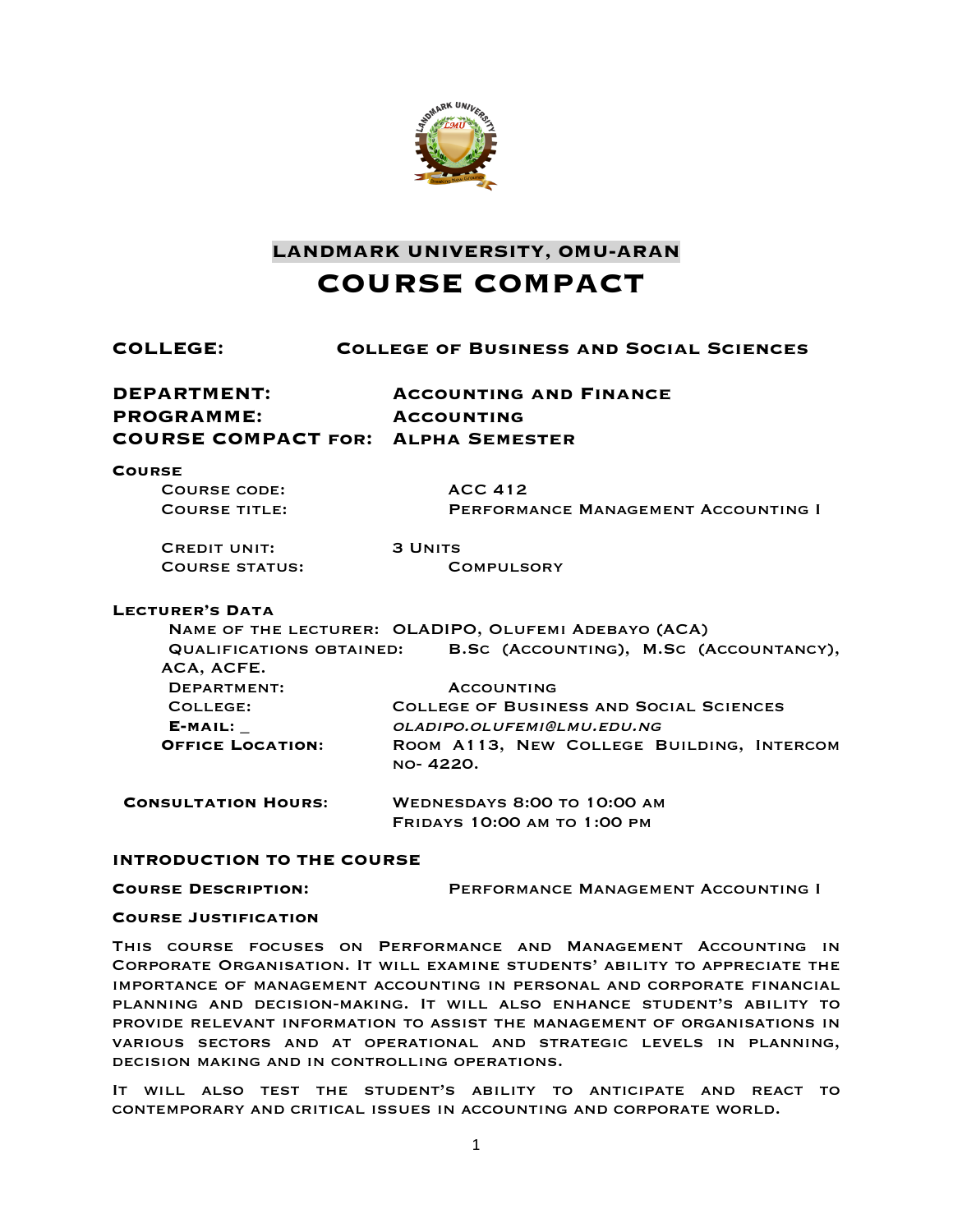This course will also introduce students to current topics like Quantitative Techniques, Performance Management and Managerial decision making.

This course is relevant majorly in the Manufacturing Industry of the PRIVATE SECTOR OF THE ECONOMY.

### **Course Objectives**

At the end of this course, the students should be able to understand:

• How to analyse problem situations, propose and/or evaluate alternative courses of action

• Knowledge of the relevant quantitative techniques in solving problems.

• How to identify and apply appropriate performance measurement techniques..

- Management Accounting and Management Information System (MIS).
- Management Accounting Reports and Feedback.
- The Role of Quantitative Techniques in the Decision Making Process.
- Decision Theory (Under Risk and Uncertainty).

• Simulation Models and Stages in the development of simulation model.

- Cost –Volume-Profit (C-V-P) Analysis.
- Linear Programming (LP), Situation of Single resource constraint. SITUATION OF TWO OR MORE RESOURCES CONSTRAINT
- LEARNING CURVE AND REPLACEMENT STRATEGY.
- Queuing Theory
- Capital Investment Decision

### **Course Content**

- $\triangleright$  Introduction and Scope of Management Accounting
- $\triangleright$  Management Accounting and Management Information System.
- $\triangleright$  The Role of Quantitative Technique in Decision Making Process.
- $\triangleright$  DECISION THEORY AND SIMULATION
- $\triangleright$  COST-VOLUME-PROFIT (C-V-P) ANALYSIS
- Ø Linear Programming
- $\triangleright$  LEARNING CURVE, QUEUE THEORY AND CAPITAL INVESTMENT DECISION.
- $\triangleright$  CURRENT TRENDS IN PERFORMANCE MANAGEMENT ACCOUNTING

### **Course Expectations**

Every class is expected to be an interactive one. Therefore, students are expected to be punctual and attend lectures, participate actively in class and Practical Session, read recommended texts and lecture materials, do all assignments and tests as given.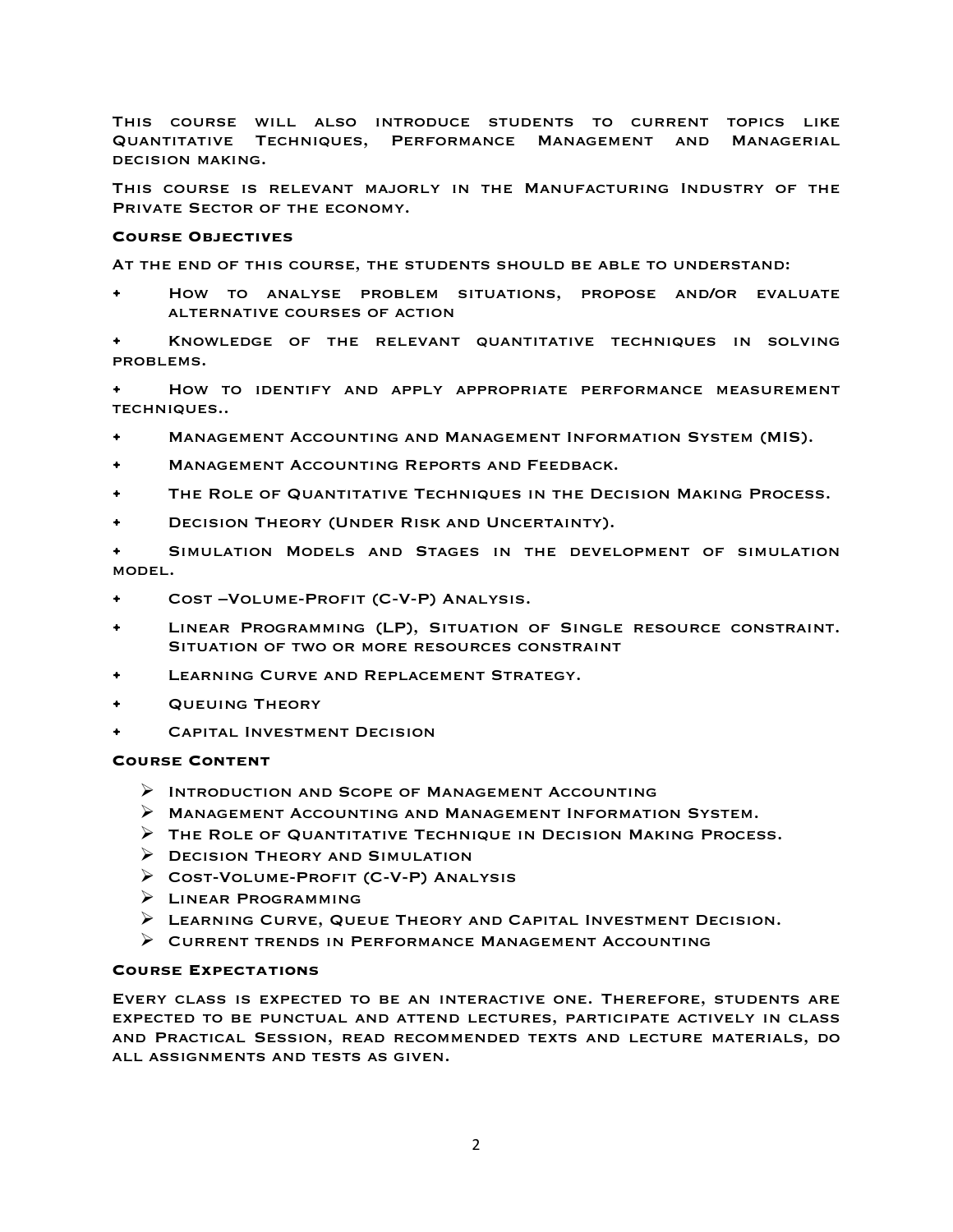| S/N | <b>GRADING</b>                                                        | SCORE (%) |
|-----|-----------------------------------------------------------------------|-----------|
|     | <b>CONTINUOUS ASSESSMENTS</b>                                         |           |
| 1.  | (ASSIGNMENT AND<br>$\bullet$ C.AI<br><b>GROUP</b><br>DISCUSSION)      | 7%<br>15% |
|     | • C.All (MID-SEMESTER TEST)                                           |           |
|     | (ATTENDANCE AND<br><b>CLASS</b><br>$\bullet$ C.AIII<br>PARTICIPATION) | 8%        |
| 2.  | <b>SUB-TOTAL</b>                                                      | 30%       |
| З.  | <b>FINAL EXAMINATION</b>                                              | 70%       |
| 4.  | TOTAL                                                                 | 100%      |

### **Course Delivery Strategies**

1. Two hours of lecture and one hour of tutorial per week.

2. Lecturing will be complemented with both theory and practical aspect.

3. Lecturing to be aided by Audio Visual where and when necessary.

**Course Duration:** Three hours per week for 15 weeks (45 hours)

### **ALIGNMENT WITH GOALS AND VISION OF LANDMARK UNIVERSITY**

To impact adequately into the students, the knowledge of management accounting principles and techniques into our students. This will enhance their knowledge in break new grounds in the field of ACCOUNTING.

To also make students to be solution providers through adequate understanding of the importance of management accounting in corporate financial planning and decision-making process in the corporate world

# **LECTURE CONTENT**

- Ø **Module 1** Overview of Performance Management Accounting
	- Ø **Week 1 & 2: Introduction and Scope of Management Accounting**
		- Introduction.
		- THE NATURE AND FUNCTIONS OF MANAGEMENT ACCOUNTING.
		- **THE DECISION MAKING PROCESS**
		- The roles of the Management Accountant
		- **MANAGEMENT ACCOUNTING TECHNIQUES**
		- Comparison of Management Accounting and Financial ACCOUNTING.

### Ø **Objectives**

After studying this module, students will

• Understand the scope and principles of management accounting.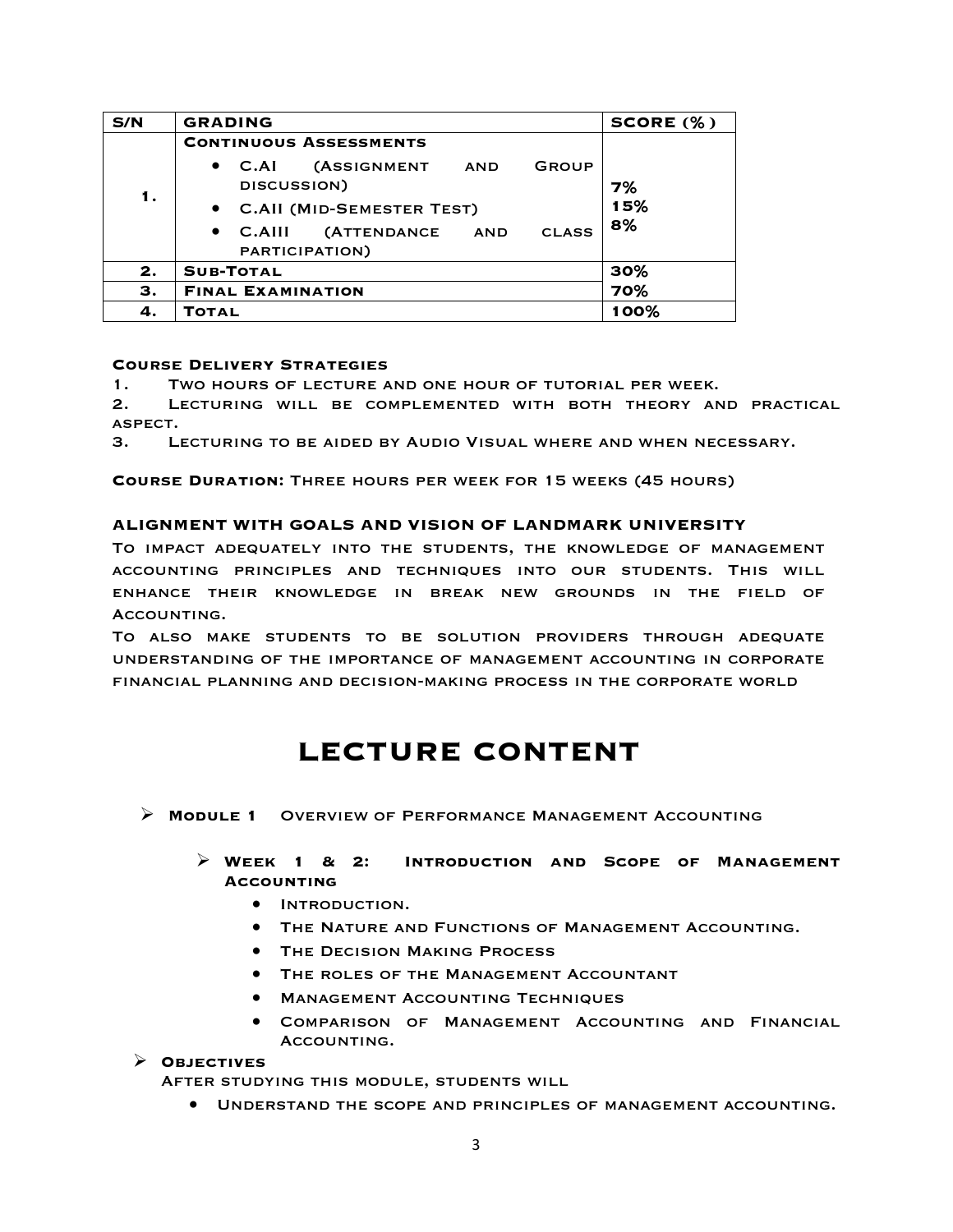- Explain in details management accounting as it relates to cost accounting and financial accounting.
- Understand the techniques used in management accounting for planning, controlling, and decision-making.
- Explain the roles of management accounting in an organisation.
- Understand the basic management accounting issues, such as business objectives, goal congruence etc.

### Ø **Description**

Management accounting can be defined as application of professional skills in the preparation and presentation of accounting information in such a way as to assist management in the formulation of policies and in the planning, and control of the operations of the undertaking.

Management accounting also comprises the preparation of financial reports for non-management groups such as shareholders, creditors, regulatory agencies and tax authorities.

In the above definitions, we could see that policy-making, planning and control are generally descriptions of all the functions of management. It means that any information which could be useful to managers and which was evaluated in monetary terms could be a management accounting responsibility.

#### **First hour**

General introductory aspects of Performance Management Accounting and its objectives, as well as the various users of Performance Management Accounting information

#### **Second hour**

The roles of the Management Accountant, Business objectives and Management information system, Management Accounting reports and feedback; The qualities required of a good Management information system.

### **Third hour**

Overview of Performance Management Accounting and Comparison of Management Accounting, Cost Accounting and Financial Accounting Tutorial will be on a weekly basis. Students will be given practical questions to solve and solution to the questions would be review together with the lecturer.

### Ø **Study Question:**

Mention two ways in which management accounting differs from financial accounting.

Identify and describe two different users of accounting information. Describe two different functions of management accounting.

WHAT IS GOAL CONGRUENCE?

Mention two techniques used by management accountants.

### Ø **Reading List**

1. ICAN Study Pack- Performance Management, Professional Examination ll.

2. Essentials of Management Accounting by Asaolu T.O. & Nassar M.L.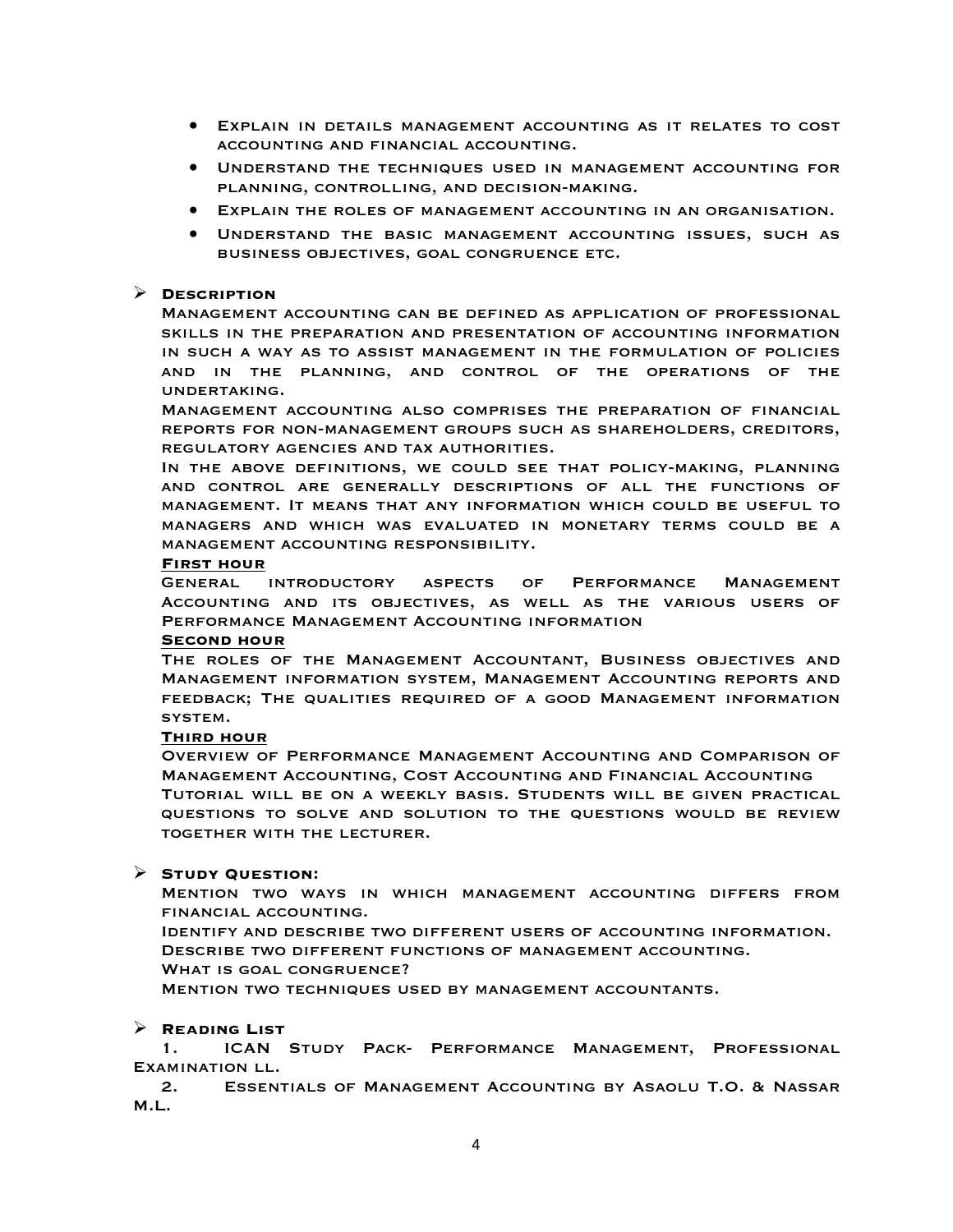- 3. Application of Quantitative Techniques to Management Accounting by Asaolu T.O. & Nassar M.L
- 4. Online publications, ICAN Students' Journal and Newspapers.

### **Module 2** Management Information System

### **Week 3 & 4**

**Topic: Management Accounting and Management Information System**

- Introduction to Management Information System
- Level of Information
- **SYSTEM DESIGN**
- The characteristics and Components of a System
- Types of System (Open and Closed)
- Management Control System and Types of Controls.

### **Objectives**

After studying this module, students will

- Understand management information system role in relation to management accounting.
- Explain management reports and feedback
- Identify information attributes.

### **Study Question:**

- i. State three qualities of information
- ii. What is Management Information System?
- iii. Describe Tactical Information?

\_\_\_\_\_\_\_\_\_\_\_\_\_\_\_\_\_\_\_\_

iv. That information used by senior managers to plan the objectives of their organisations and to assess whether the objectives are being met in practice is called

### **Reading List**

- 1. ICAN Study Pack- Performance Management, Professional Examination ll.
- 2. Essentials of Management Accounting by Asaolu T.O. & Nassar M.L.

### **Module 3** Decision Making Process

### **Week 5**

**Topic: The Role of Quantitative Technique in Decision Making Process**

- Introduction.
- Quantitative analysis process.
- Model construction and modelling
- Types of Model

### **Objectives**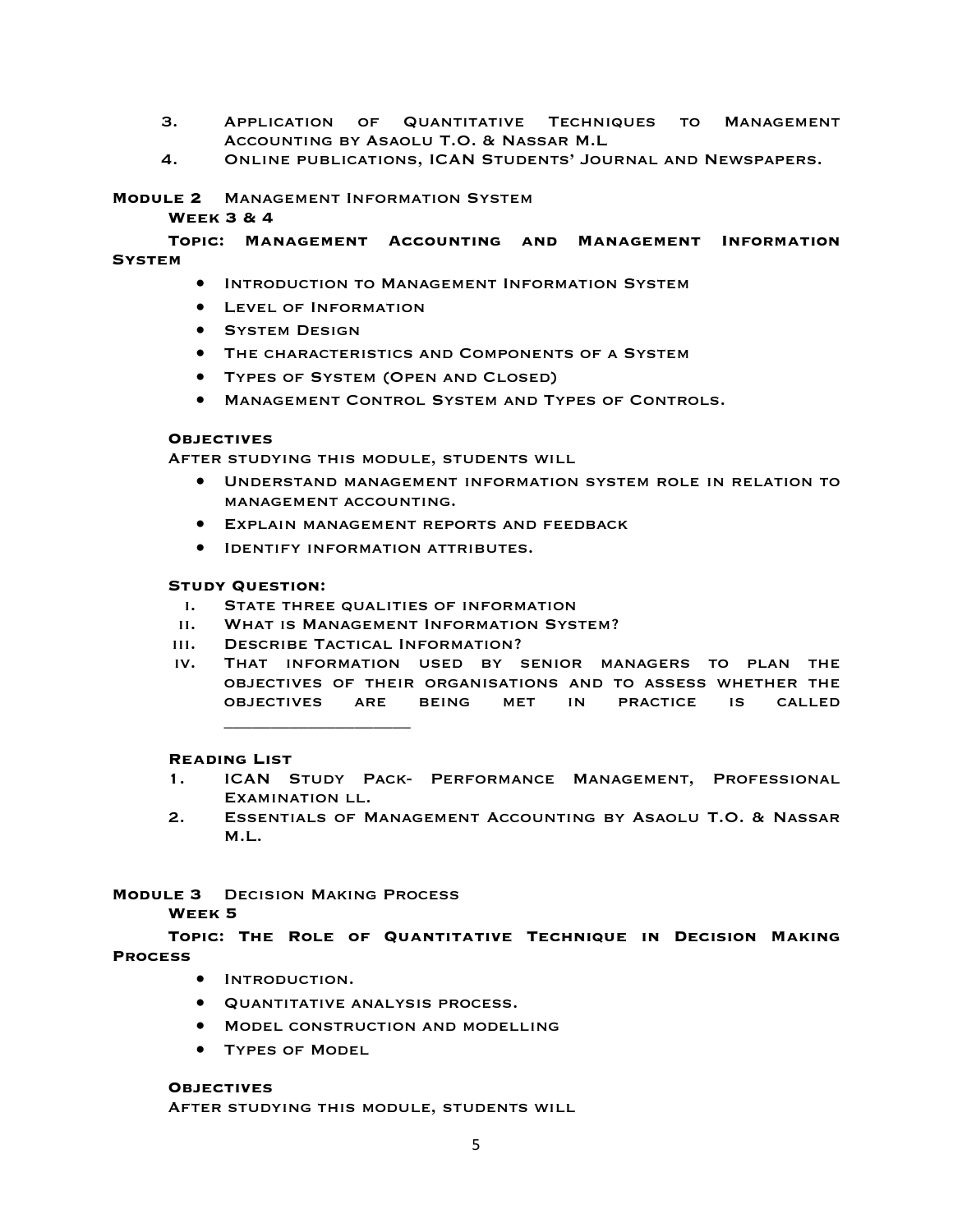- Understand the terms risk and uncertainty
- Explain the application of probability in project appraisal
- Understand the construction of a decision tree when there is a range of alternatives and possible outcomes
- The maximin, maximax and minimax
- Asset replacement decisions

- i. Distinguish between risk and uncertainty?
- ii. A term used to describe any technique whereby decision are tested by their vulnerability to changes in any variables is known as \_\_\_\_\_\_\_\_\_\_\_\_\_\_\_\_\_
- iii. The sales demand of a product are as follows:

| <b>10,000 UNITS</b>  | O.B  |
|----------------------|------|
| <b>20,000 UNITS</b>  | O.A  |
| <b>50,000 UNITS</b>  | O.2  |
| <b>100,000 UNITS</b> | O. 1 |

Selling price per unit is N20 and variable cost is N6. What is THE TOTAL CONTRIBUTION OF THE PRODUCT?

### **Reading List**

- 1. ICAN Study Pack- Performance Management, Professional Examination ll.
- 2. Essentials of Management Accounting by Asaolu T.O. & Nassar M.L.

### **Module 4** Decision Theory

### **Week 6 & 7**

### **Topic: Decision Theory and Simulation**

**•**Introduction.

- Decision making under certainty.
- Decision making under risk
- DECISION MAKING UNDER UNCERTAINTY.
- Simulation Model.
- Stages in the development of a simulation model.
- Controllable Variables.
- Non-Controllable Variables.
- Advantages and Disadvantages of Simulation

### **Objectives**

- Be able to understand payback, risk premium and finite horizon METHODS.
- Understand the terms standard deviation and coefficient of variation as measures of risk and their limitations.
- Explain Sensitivity analysis and it application to project appraisal.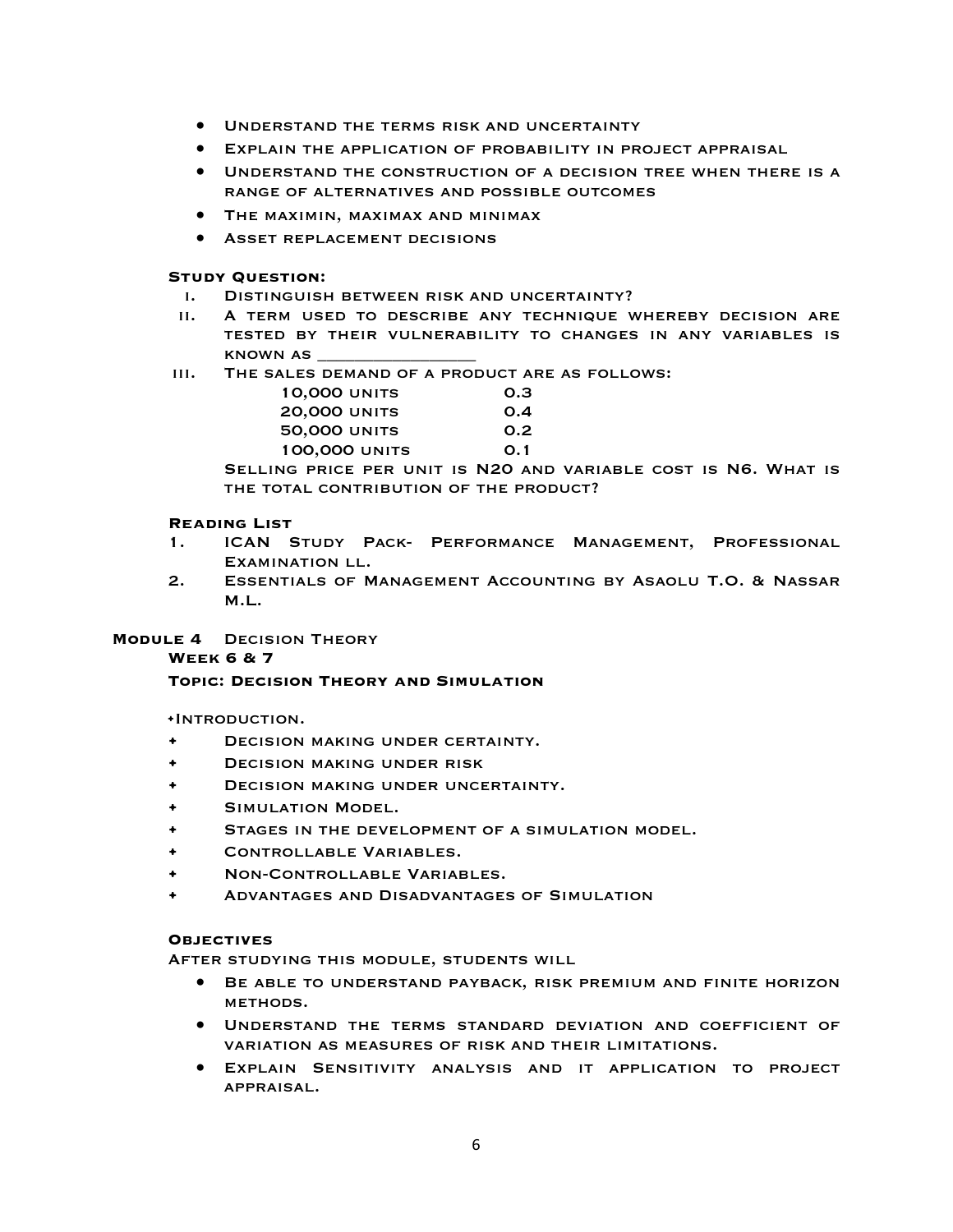1. Alawada Limited is considering a five-year project whose initial cost would be N3million. The contribution consists of annual sales of N2.8million and variable costs of N2million for 1,000,000 units of sales per annum. These are the expected money values in year 1. All sales would be made through a single distributor who has asked for a fixed selling price of N2.80 per unit for three years after which prices could be increased by 20% for year 4 and held constant at this new price for years 4 and 5. The variable cost is N2.00 per unit and it consists of material cost of N0.80 which is expected to increase by 5% per annum and the balance represents labour cost which is expected to increase by 10% per annum for each year. The company's cost of capital is assumed to be 10%.

### YOU ARE REQUIRED TO

(a) Calculate the Net Present Value of the project and advise on its viability.

(9 Marks)

- (b) State TWO features of capital budgeting decision.
- (c) Give FOUR reasons why capital budgeting decision is important.

#### **Reading List**

- 1. ICAN Study Pack- Performance Management, Professional Examination ll.
- 2. Essentials of Management Accounting by Asaolu T.O. & Nassar M.L.
- 3. Application of Quantitative Techniques to Management Accounting by Asaolu T.O. & Nassar M.L

### **Module 5** Revision and MID SEMESTER TEST **Week 8**

**Topic: Mid-Semester Test**

**Module 6** Break-even Analysis **Week 9 & 10 Topic: Cost-Volume-Profit (C-V-P) Analysis**

- Introduction
- Application of C-V-P Techniques.
- Assumptions in C-V-P Analysis.
- THE BREAK-EVEN CHART AND PROFIT VOLUME CHART.
- C-V-P Analysis Formula.
- USING MATHEMATICAL APPROACH.
- LIMITATIONS OF THE BASIC ASSUMPTIONS.
- ILLUSTRATION AND PRACTICE QUESTIONS.

#### **Objectives**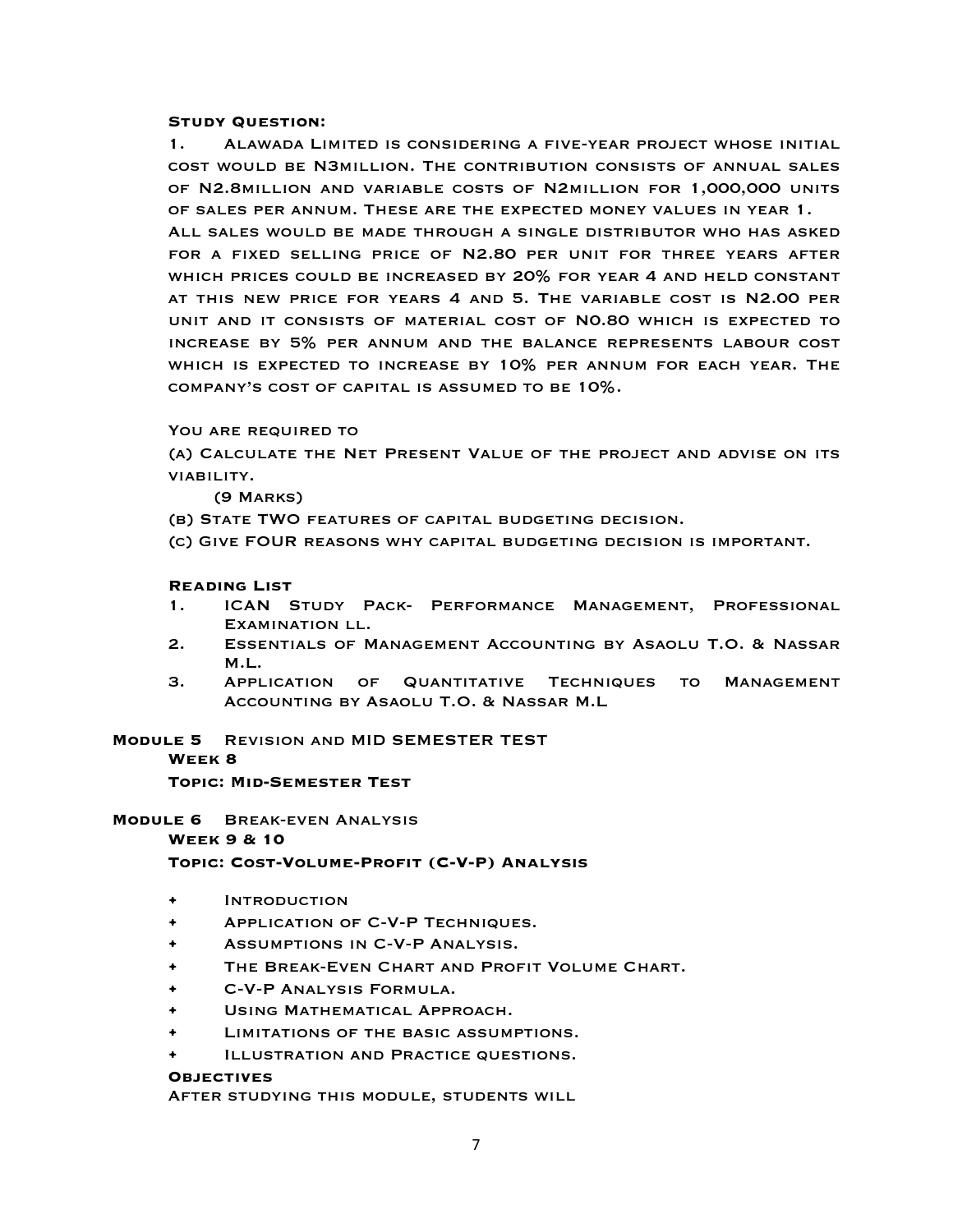- Be able to apply marginal costing techniques and the preparation of operating statements using marginal and absorption costing techniques;
- Explain the principles of carrying out the cost-volume-profit (CVP) analysis for decision making;
- BREAK-EVEN CHARTS AND PROFIT GRAPHS;
- The limiting factor and its effect on decision process.

- i. What are the formulae for break-even point (units); Break-even point (sales value)?
- ii. State five (5) basic assumptions of Cost Volume Profit Analysis
- iii. A company fixed cost is N100,000 and has two products. The sales and contribution sales ratio are:

| <b>PRODUCT</b> | <b>SALES</b> | <b>P/V RATIO</b> | <b>VARIABLE</b> |
|----------------|--------------|------------------|-----------------|
| A              | N300,000 20% |                  |                 |
| - в            | N80,000 50%  |                  |                 |

Determine the variable cost for product A and B

### **Reading List**

- 1. ICAN Study Pack- Performance Management, Professional Examination ll.
- 2. Essentials of Management Accounting by Asaolu T.O. & Nassar M.L.
- 3. Application of Quantitative Techniques to Management Accounting by Asaolu T.O. & Nassar M.L

**Module 7** The Application of Quantitative Methods to Management **ACCOUNTING** 

### **Week 11, 12 & 13**

**Topic: Linear Programming**

- • Introduction
- Situation of Single-resource constraint.
- SITUATION OF TWO OR MORE RESOURCES CONSTRAINTS.
- STRUCTURE OF A LINEAR PROGRAMMING.
- **OBJECTIVE FUNCTION AND CONSTRAINTS.**
- Assumption underlying linear programming.
- Limitations of linear programming.
- Approaches to linear programming solutions.
- Procedures for a graphical solution to a linear programming and problem.
- Dual price, shadow price or sensitivity analysis.

### **Objectives**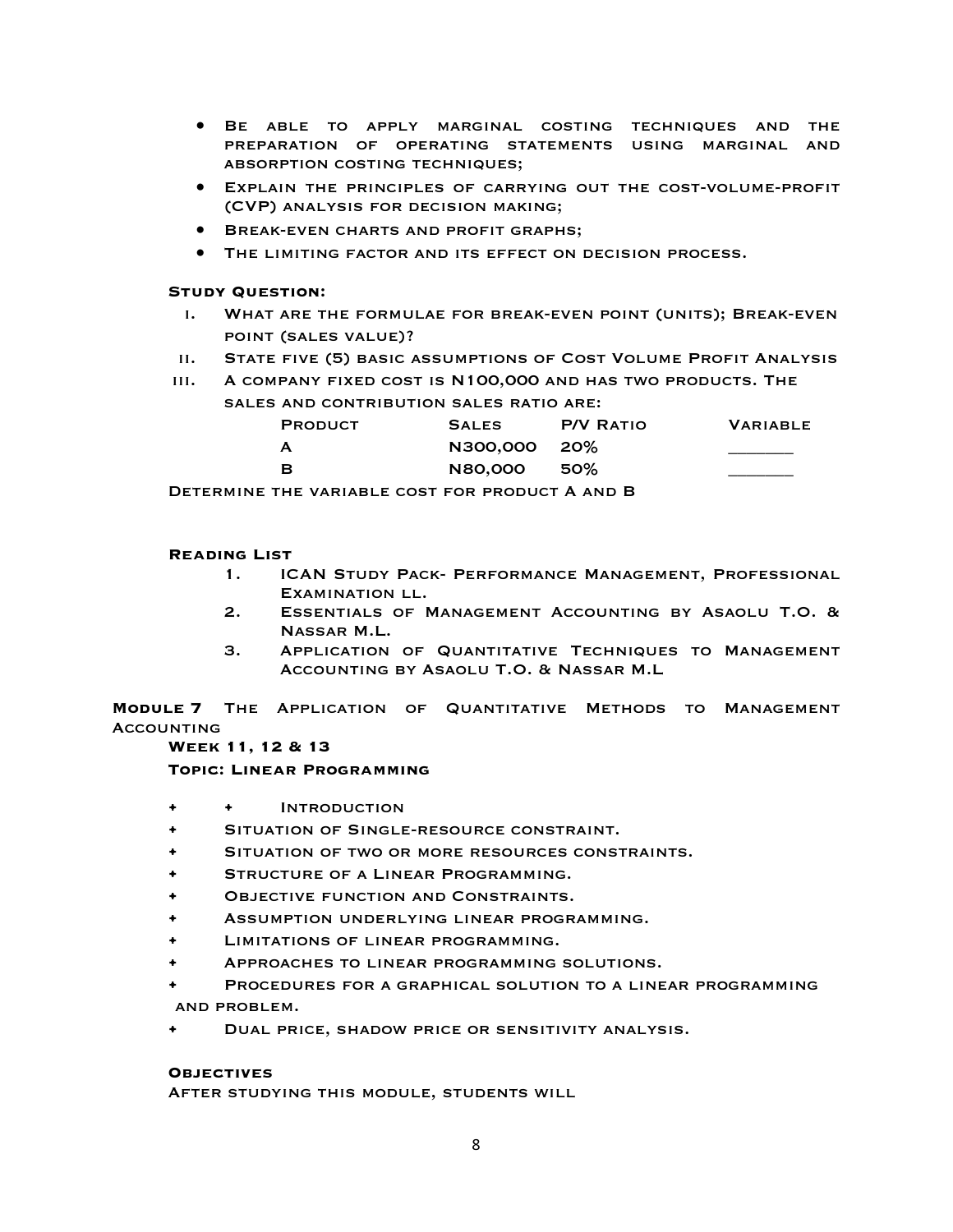- Be able to understand the situations when it may be appropriate to use the Linear Programming Technique;
- Explain the various Linear Programming Techniques and their applications;
- The meaning and usefulness of the term "shadow price"

- i. A mathematical technique concerned with the allocation of SCARCE RESOURCES IS CALLED
- ii. In the pricing model, the increase in the value of the objective function which would be achieved if one unit of the resources WAS AVAILABLE IS CALLED
- iii. That linear programming refers to the quantification of an objective and usually takes the formal maximizing profits or minimizing costs is called \_\_\_\_\_\_\_\_\_\_\_
- iv. When can graphical solution method be used in linear programming?

### **Reading List**

- 1. ICAN Study Pack- Performance Management, Professional Examination ll.
- 2. Essentials of Management Accounting by Asaolu T.O. & Nassar M.L.
- 3. Application of Quantitative Techniques to Management Accounting by Asaolu T.O. & Nassar M.L

## **Module 8** Capital Investment Decision

### **Week 14 & 15**

### **Topic: Learning Curve, Queue Theory and Capital Investment Decision**

- **INTRODUCTION**
- LEARNING CURVE/COST EXPERIENCE CURVE THEORY
- Factors that must prevail for LCT to be applicable.
- Queue Theory.
- Elements of Queuing systems.
- Non-Discounting Method- Payback Period Method (PBP) and Accounting Rate of Return (ARR)
- Concept of Time Value of Money.
- CONCEPT OF ANNUITY.
- Discounting Method- Net Present Value (NPV), Internal Rate of Return (IRR) and Modified IRR.

### **Objectives**

After studying this module, students will

• Be able to understand the learning curve theory and the situations when it can be applied;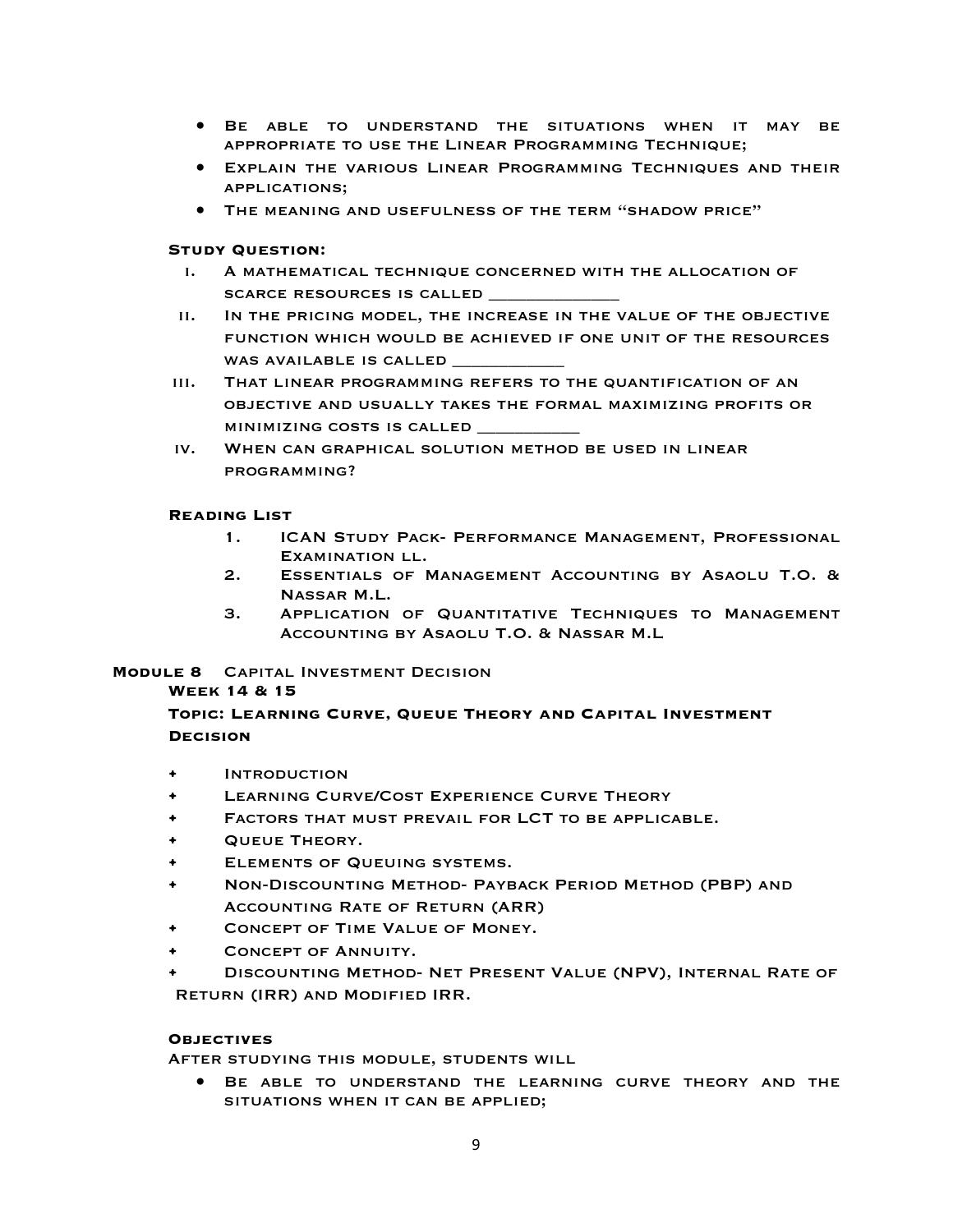- Explain the advantages and limitations of the learning curve theory;
- Be able to compute average and incremental labour for different output levels;
- Understand how to calculate PBP, ARR, NPV and IRR
- Capital rationing and select the optimum combination of investments when capital is rationed for a single period;
- Explain the concept of profitability index.

- i. What is a Profitability Index?
- ii. Explain the concept of Capital Rationing.
- iii. The discount rate used in Discounted Cash Flow calculation is known as \_\_\_\_\_\_\_\_\_\_\_
- iv. Production and Cost data of Foyegbe Nigeria Ltd have been recorded as follows:

| <b>PRODUCTS</b>          | <b>GLORY</b> |    |     | <b>EXCELLENT</b> |     |
|--------------------------|--------------|----|-----|------------------|-----|
| <b>WONDERFUL</b>         |              |    |     |                  |     |
|                          | N            |    | N   |                  | N   |
| <b>SALES PRICE</b>       | 100          |    | 150 |                  | 200 |
| DIRECT MATERIAL (N2/KG)  | 10           |    | 66  |                  | 45  |
| DIRECT WAGES (N4/HR)     | 40           |    | 22  |                  | 60  |
| <b>VARIABLE OVERHEAD</b> |              | 20 |     | 11               |     |

### 30

Variable overheads are recovered at the rate of N2 per direct labour hour. Total fixed overheads are estimated at N60,000. YOU ARE REQUIRED TO:

- a) Calculate the priority ranking of the products:
- i. When the market for sales is limited to material volume
- ii. When the market for sales is limited by sales value
- iii. When the supply of labour is limited

b) Calculate the maximum contribution and the sales units when the total raw materials available are 30,000kg and the maximum sales potential for each product is as follows:

Glory (800 units)Excellent (700 units) Wonderful (900 units) **Reading List** 

1. ICAN Study Pack- Performance Management, Professional Examination ll.

2. Essentials of Management Accounting by Asaolu T.O. & Nassar M.L.

- 3. Application of Quantitative Techniques to Management Accounting by Asaolu T.O. & Nassar M.L
- 4. Online publications, ICAN Students' Journal and Newspapers.